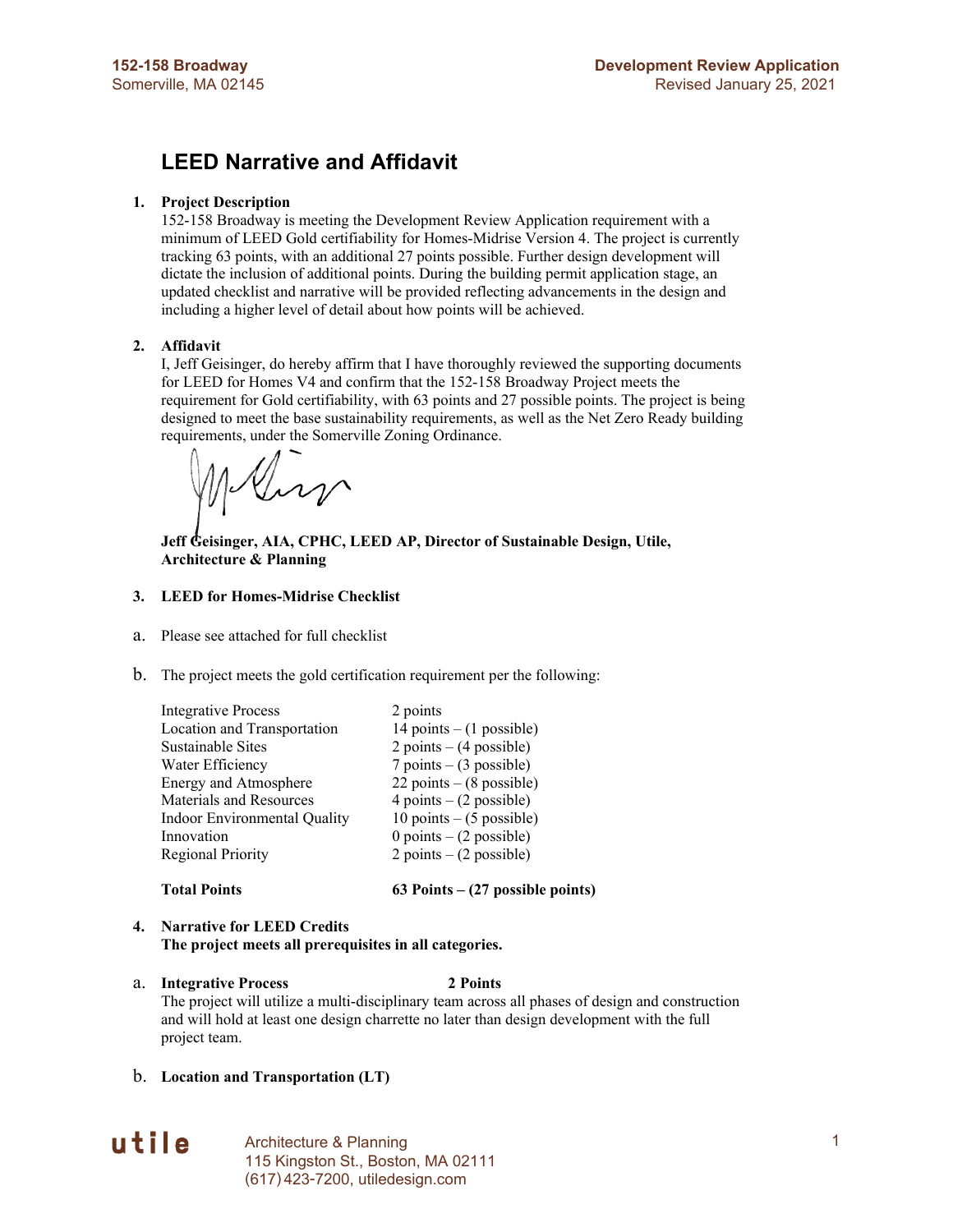#### **LT Prerequisite: Floodplain Avoidance**

The project is outside of the FEMA 100 year flood plain.

#### **LT Credit: LEED for Neighborhood Development**

Not applicable to project.

#### **LT Credit: Site Selection 8 Points**

The project is located on a site that has been previously developed over more than 75% of its area (4 points). The project is an infill development where  $75\%$  of the land within  $\frac{1}{2}$  mile is previously developed (2 points). The project is within  $\frac{1}{2}$  mile of a community open space of at least ¾ acre, Foss Park (1 point). The project is in an area of high intersection density (1 point). The project provides both access to existing bicycle networks and on site bicycle storage per LEED requirements (1 point)

#### **LT Credit: Compact Development 3 Points**

The project has a density of 180 dwelling units per acre.

#### **LT Credit: Community Resources 2 Points**

The project is within a  $\frac{1}{2}$  mile radius of more than 12 of the listed community resources.

#### **LT Credit: Access to Transit 1 Point (1 possible)**

The project is within a  $\frac{1}{4}$  mile of bus stops. Pending further analysis, additional points may be available.

#### c. **Sustainable Sites (SS)**

#### **SS Prerequisite: Construction Activity Pollution Prevention**

The project will follow standard practices to control erosion and construction dust and debris.

#### **SS Prerequisite: No Invasive Plants**

The project will not include any invasive plants.

#### **SS Credit: Heat Island Reduction 1 Point (1 possible)**

The project will have greater than 50% of hardscape area treated with an acceptable nonabsorptive material. Additional point may be available pending further design development.

#### **SS Credit: Rainwater Management (2 Points possible)**

The project has an onsite stormwater retention and infiltration system designed to capture runoff from the building, in addition to permeable paving and planted areas with native or adapted plant material. Further design development is required to quantify permeable areas and to determine how much of a two-year, 24-hour storm event the sub-grade infiltration system is capable of handling. One or more points from this credit will be moved from "maybe" if it is later determined that the project can achieve more than the 50% minimum area that is permeable or can direct water to the on-site infiltration system.

#### d. **SS Credit: Non-Toxic Pest Control 1 Point (1 possible)**

The project will provide a minimum 6" inspection space between landscape grade and nonmasonry siding (1/2 point). The project will seal all exterior cracks/joints/penetrations as required (1/2 point). Additional point may be available pending further design development.

#### e. **Water Efficiency (WE)**

#### **WE Prerequisite: Water Metering**

# utile

Architecture & Planning 2 115 Kingston St., Boston, MA 02111 (617) 423-7200, utiledesign.com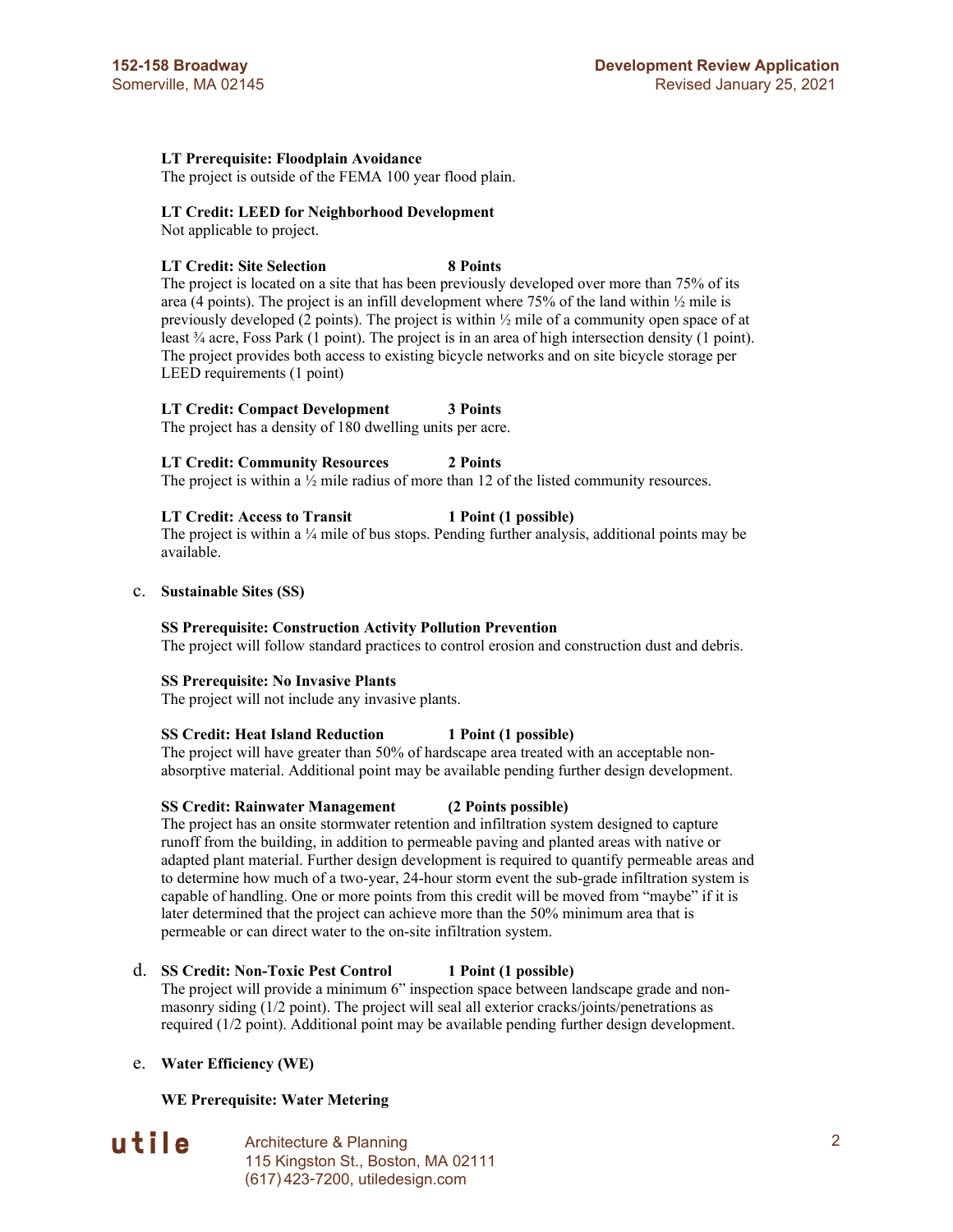The project will install a water meter as required.

#### **WE Credit: Total Water Use**

Not applicable to project.

#### **WE Credit: Indoor Water Use 3 points (3 possible)**

The project will provide lavatory faucets with a flow rate not exceeding 1.5 gpm (1 point). The project will provide showerhead fixtures with a flow rate not exceeding 1.75 gpm (1 point). The project will provide Energy Star rated clothes washers (1 point). Additional points may be available pending further design development.

#### **WE Credit: Outdoor Water Use 4 Points**

The project will utilize less than 5% of planted area as turf grass, and more than 75% of planted area as native or adapted plant area.

#### f. **Energy and Atmosphere (EA)**

#### **EA Prerequisite: Minimum Energy Performance**

The project will comply with the requirements of the prerequisite including whole building energy modeling and commissioning.

#### **EA Prerequisite: Energy Metering**

The project will provide electrical metering as required.

#### **EA Prerequisite: Education of Tenant/Building Manager**

Building Managers and tenants will be provide education on the operations and maintenance of the building as required.

#### **EA Credit: Annual Energy Use 20 Points (5 possible)**

By targeting PHIUS+ 2018 (with PHIUS+ Core for Net Source Energy) Certification, the project would be allowed to claim a 30% energy savings above ASHRAE 90.1-2010, based on LEED Interpretation ID#10486 - Passive House Cert for v4. A 30% savings translates to 20 points under Table 5 for the Annual Energy Use credit. Based on the small studio apartments, the project is eligible for additional points through the conditioned floor area reduction, listed conservatively as 5 possible points.

#### **EA Credit: Efficient Hot Water Distribution 2 Points (2 possible)**

The project will provide pipe insulation for all domestic hot water (2 points). Additional design development and detailing will be required to further ascertain the building's actual performance.

#### **EA Credit: Advanced Utility Tracking (1 Possible)**

The project will likely provide irrigation sub-metering for 1000 sf of landscape area.

#### g. **Materials and Resources (MR)**

#### **MR Prerequisite: Certified Tropical Wood**

The project will not utilize any tropical wood species.

#### **MR Prerequisite: Durability Management**

The project will be designed to meet all applicable indoor moisture control measures as outlined in the prerequisite.

## utile

Architecture & Planning 3 115 Kingston St., Boston, MA 02111 (617) 423-7200, utiledesign.com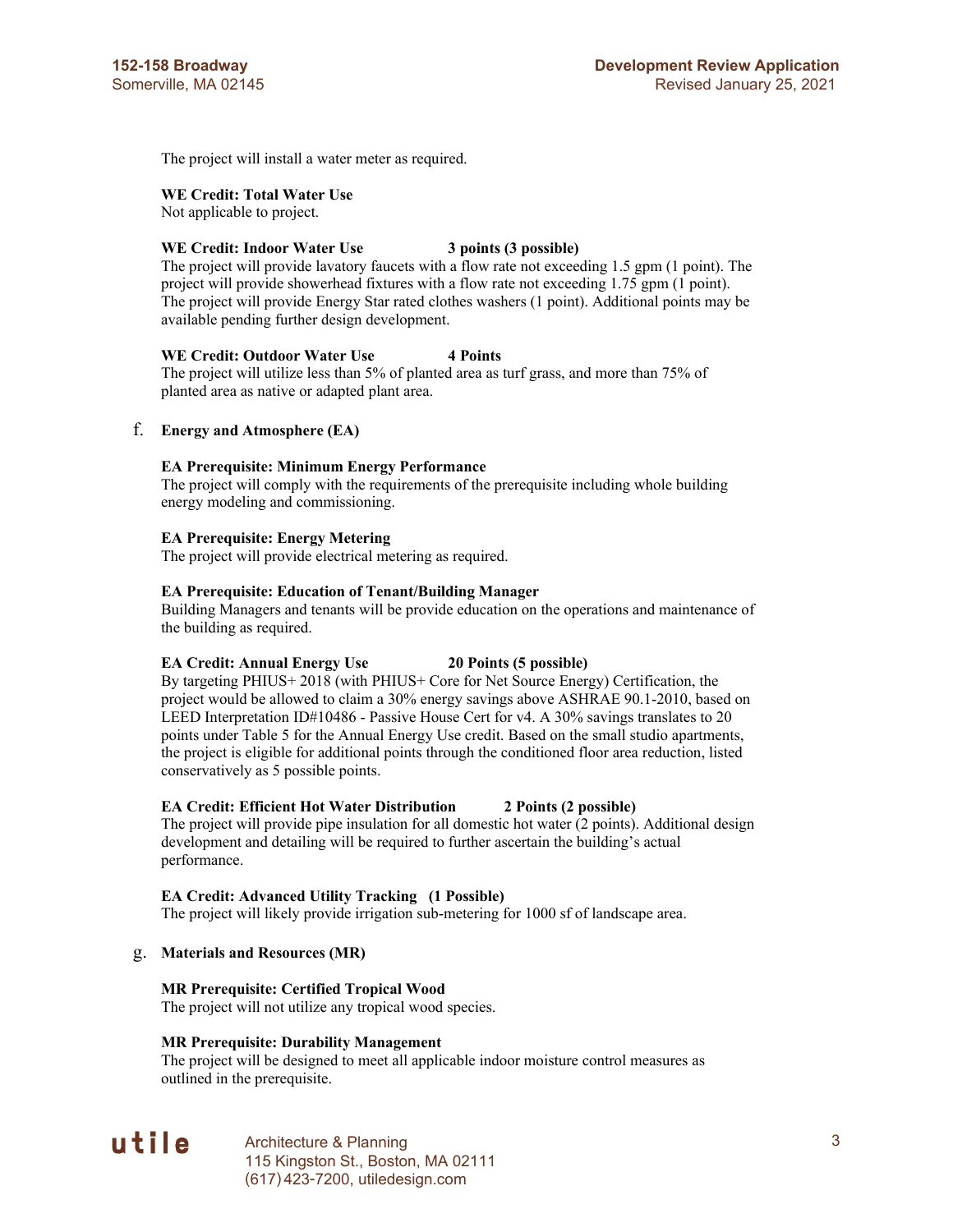#### **MR Credit: Durability Management Verification 1 Point**

The project will be inspected to ensure that durability management measures have been executed.

#### **MR Credit: Environmentally Preferable Products 2 Points (2 possible)**

The project will provide environmentally preferable products within Option 2 of the credit to achieve 2 points. This will include incorporating the minimum amount of supplementary cementitious material in concrete, and products with recycled content where possible. Additional design development will be required to ascertain the specifics and extent of individual products.

#### **MR credit: Construction Waste Management 1 Point**

The project will aim to achieve a 20% waste reduction per the requirements of the credit.

#### h. **Indoor Environmental Quality (IAQ)**

#### **IAQ Prerequisite: Ventilation**

The project will meet the requirements of the prerequisite by providing an ASHRAE compliant fresh air system for the entire building

#### **IAQ Prerequisite: Combustion Venting**

The project will meet the requirements of the prerequisite.

#### **IAQ Prerequisite: Garage Pollutant Protection**

The project will meet the requirements of the prerequisite.

#### **IAQ Prerequisite: Radon Resistant Construction**

The project will meet the requirements of the prerequisite.

#### **IAQ Prerequisite: Air Filtering**

The project will meet the requirements of the prerequisite.

#### **IAQ Prerequisite: Environmental Tobacco Smoke**

The project will meet the requirements of the prerequisite.

#### **IAQ Prerequisite: Compartmentalization**

The project will meet the requirements of the prerequisite.

#### **IAQ Credit: Enhanced Ventilation 3 Points**

The project will provide a balanced ventilation system for all dwelling units that meets the minimum requirements of ASHRAE 62.2-2010 (2 points) and continuous exhaust at bathrooms (1 point).

#### **IAQ Credit: Contaminant Control 1 Point (1 possible)**

The project will provide walk-off mats (.5 points), The project will conduct a Pre-occupancy flush (.5 points). Additional points may be available after further design and cost analysis.

#### **IAQ Credit: Balancing of Heating and Cooling 1 Point** The project will perform supply air flow testing.

**IAQ Credit: Enhanced Compartmentalization (2 possible)** The project may be eligible for additional points pending further design development.

#### **IAQ Credit: Enhanced Combustion Venting 2 Points**

utile

Architecture & Planning 4 and 4 and 4 and 4 and 4 and 4 and 4 and 4 and 4 and 4 and 4 and 4 and 4 and 4 and 4 and 4 and 4 and 4 and 4 and 4 and 4 and 4 and 4 and 4 and 4 and 4 and 4 and 4 and 4 and 4 and 4 and 4 and 4 and 115 Kingston St., Boston, MA 02111 (617) 423-7200, utiledesign.com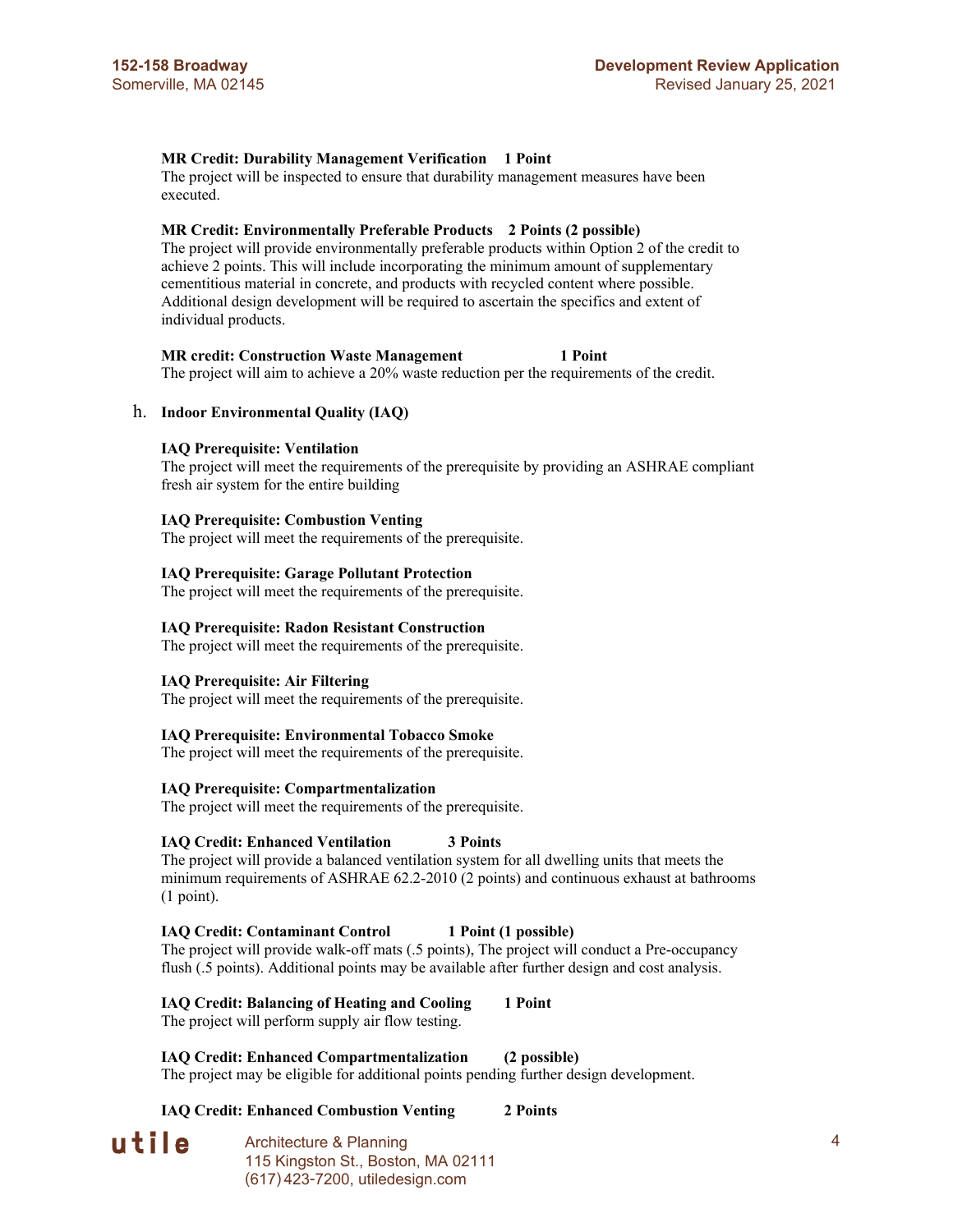The project will not install any fireplaces or woodstoves.

#### **IAQ Credit: Enhanced garage Pollutant Protection 1 Point**

The project will not include a garage.

#### **IAQ Credit: Low Emitting Products 1 Point (2 possible)**

The project aims to provide at least 2 of the required low emitting product categories (1/2 point each). Additional points may be available.

#### **IAQ Credit: No Environmental Tobacco Smoke 1 Point**

The project will prohibit smoking throughout the building.

#### i. **Innovation (IN)**

#### **IN Prerequisite: Preliminary Rating**

The project will hold a preliminary meeting as soon as feasible to assess LEED goals and procedures.

## **IN Credit: Innovation (2 possible)**

The project will explore possible points under this credit as the design develops further.

#### j. **Regional Priority (RP)**

#### **RP Credit: Regional Priority 2 points (2 possible)**

The project will receive an RP credit for Annual Energy Use (1 point). The project will receive an RP credit for Access to Transit (1 point). The project may receive additional credits pending further design development.

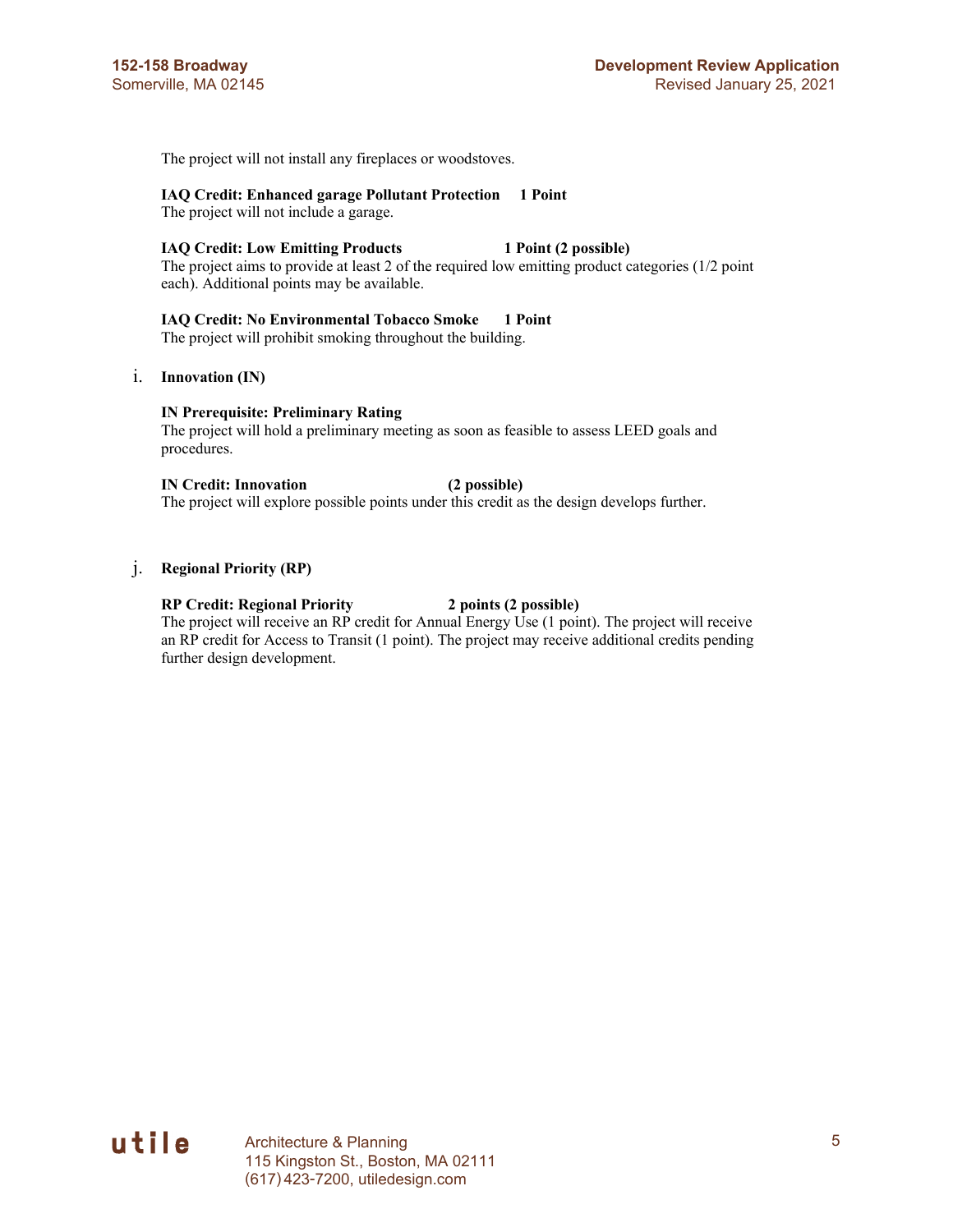

### **LEED v4 for Building Design and Construction: Multifamily Midrise**

Project Checklist

| $\mathbf 0$    | 5              | 0 |        | <b>Indoor Environmental Quality</b>                   | 18       |
|----------------|----------------|---|--------|-------------------------------------------------------|----------|
| Y              |                |   | Prereg | Ventilation                                           | Required |
| Y              |                |   | Prereg | <b>Combustion Venting</b>                             | Required |
| Y              |                |   | Prereg | <b>Garage Pollutant Protection</b>                    | Required |
| Y              |                |   | Prereg | Radon-Resistant Construction                          | Required |
| Y              |                |   | Prereg | Air Filtering                                         | Required |
| Y              |                |   | Prereg | Environmental Tobacco Smoke                           | Required |
| Y              |                |   | Prereg | Compartmentalization                                  | Required |
| 3              |                |   | Credit | <b>Enhanced Ventilation</b>                           | 3        |
| 1              | 1              |   | Credit | <b>Contaminant Control</b>                            | 2        |
| 1              |                |   | Credit | Balancing of Heating and Cooling Distribution Systems | 3        |
|                | 2              |   | Credit | <b>Enhanced Compartmentalization</b>                  | 3        |
| $\overline{2}$ |                |   | Credit | <b>Enhanced Combustion Venting</b>                    | 2        |
| 1              |                |   | Credit | <b>Enhanced Garage Pollutant Protection</b>           |          |
| 1              | $\overline{2}$ |   | Credit | Low Emitting Products                                 | 3        |
| 1              |                |   | Credit | No Environmental Tobacco Smoke                        |          |

Date: Revised 1/25/2021 Project Name: 152 -158 Broadway

**y ? N**<br>**2 D Credit** 

2 2 Credit Environmentally Preferable Products Charles Communist Communist Communist Communist Communist Communist C 1 Credit 3 Construction Waste Management

|                |                  |              | Credit | Integrative Process                               |          |                |                |        |                                                       |          |
|----------------|------------------|--------------|--------|---------------------------------------------------|----------|----------------|----------------|--------|-------------------------------------------------------|----------|
| 14             |                  |              |        | 0 Location and Transportation                     | 15       | 10             | 5              |        | 0 Indoor Environmental Quality                        | 18       |
|                |                  |              | Prereg | Floodplain Avoidance                              | Required |                |                | Prereg | Ventilation                                           | Required |
|                |                  |              |        | <b>PERFORMANCE PATH</b>                           |          |                |                | Prereq | <b>Combustion Venting</b>                             | Required |
|                |                  |              | Credit | LEED for Neighborhood Development Location        | 15       |                |                | Prereq | <b>Garage Pollutant Protection</b>                    | Required |
|                |                  |              |        | <b>PRESCRIPTIVE PATH</b>                          |          |                |                | Prereq | <b>Radon-Resistant Construction</b>                   | Required |
| 8 <sup>°</sup> |                  |              | Credit | Site Selection                                    | 8        |                |                | Prereq | Air Filtering                                         | Required |
| 3              |                  |              | Credit | <b>Compact Development</b>                        |          |                |                | Prereq | <b>Environmental Tobacco Smoke</b>                    | Required |
| $\overline{2}$ |                  |              | Credit | <b>Community Resources</b>                        |          |                |                | Prereq | Compartmentalization                                  | Required |
|                |                  |              | Credit | Access to Transit                                 |          |                |                | Credit | <b>Enhanced Ventilation</b>                           |          |
|                |                  |              |        |                                                   |          |                |                | Credit | <b>Contaminant Control</b>                            |          |
| $\overline{2}$ | $\boldsymbol{4}$ | $\mathbf{0}$ |        | <b>Sustainable Sites</b>                          |          |                |                | Credit | Balancing of Heating and Cooling Distribution Systems |          |
| Y              |                  |              | Prereg | <b>Construction Activity Pollution Prevention</b> | Required |                | 2 <sup>2</sup> | Credit | <b>Enhanced Compartmentalization</b>                  |          |
| Y              |                  |              | Prereg | No Invasive Plants                                | Required | $\overline{2}$ |                | Credit | <b>Enhanced Combustion Venting</b>                    |          |
|                |                  |              | Credit | <b>Heat Island Reduction</b>                      |          |                |                | Credit | <b>Enhanced Garage Pollutant Protection</b>           |          |
|                | $\overline{2}$   |              | Credit | Rainwater Management                              |          |                | $\overline{2}$ | Credit | Low Emitting Products                                 |          |
|                |                  |              | Credit | Non-Toxic Pest Control                            |          |                |                | Credit | No Environmental Tobacco Smoke                        |          |
|                |                  |              |        |                                                   |          |                |                |        |                                                       |          |

|                          | 3          |  |        | <b>Water Efficiency</b>    | 12             | 0            | $\mathbf{2}$   | 0 | Innovation |                                    | 6        |
|--------------------------|------------|--|--------|----------------------------|----------------|--------------|----------------|---|------------|------------------------------------|----------|
| $\vee$                   |            |  | Prereg | Water Metering             | Required       | $\sqrt{}$    |                |   | Prereg     | <b>Preliminary Rating</b>          | Required |
|                          |            |  |        | <b>PERFORMANCE PATH</b>    |                |              | 2              |   | Credit     | Innovation                         |          |
|                          |            |  | Credit | <b>Total Water Use</b>     | 12             |              |                |   | Credit     | <b>LEED AP Homes</b>               |          |
| <b>PRESCRIPTIVE PATH</b> |            |  |        |                            |                |              |                |   |            |                                    |          |
|                          | $3 \mid 3$ |  | Credit | Indoor Water Use           | 6              | $\mathbf{2}$ | $\overline{2}$ | 0 |            | <b>Regional Priority</b>           |          |
|                          |            |  | Credit | Outdoor Water Use          | 4              |              |                |   | Credit     | Regional Priority: Specific Credit |          |
|                          |            |  |        |                            |                |              |                |   | Credit     | Regional Priority: Specific Credit |          |
|                          | 22   8     |  |        | 0 Energy and Atmosphere    | 37             |              |                |   | Credit     | Regional Priority: Specific Credit |          |
| Y                        |            |  | Prereg | Minimum Energy Performance | Required       |              |                |   | Credit     | Regional Priority: Specific Credit |          |
| $\lambda$                |            |  |        |                            | Designation of |              |                |   |            |                                    |          |

|              | 3              | 0             | <b>Water Efficiency</b> |                          | 12       | $\mathbf 0$ | $\mathbf{2}$   | 0 Innovation |                                    |          |
|--------------|----------------|---------------|-------------------------|--------------------------|----------|-------------|----------------|--------------|------------------------------------|----------|
|              |                | Prereg        | Water Metering          |                          | Required | $\vee$      |                | Prereg       | <b>Preliminary Rating</b>          | Required |
|              |                |               |                         | <b>PERFORMANCE PATH</b>  |          |             | $\overline{2}$ | Credit       | Innovation                         |          |
|              |                | Credit        | Total Water Use         |                          | 12       |             |                | Credit       | LEED AP Homes                      |          |
|              |                |               |                         | <b>PRESCRIPTIVE PATH</b> |          |             |                |              |                                    |          |
| $3^{\prime}$ | 3 <sup>7</sup> | <b>Credit</b> | Indoor Water Use        |                          |          |             | $\mathbf{2}$   |              | 0 Regional Priority                |          |
|              |                | Credit        | Outdoor Water Use       |                          |          |             |                | Credit       | Regional Priority: Specific Credit |          |
|              |                |               |                         |                          |          |             |                | $C$ redit    | Regional Priority: Specific Credit |          |

Y Prereq Energy Metering Required Required Required Required

|      |                | Prereg | Education of the Homeowner, Tenant or Building Manager | Reguired | <b>63 27 0 TOTALS</b>                                                                           |  | Possible Points: | 110 |
|------|----------------|--------|--------------------------------------------------------|----------|-------------------------------------------------------------------------------------------------|--|------------------|-----|
| ا 20 | 5 <sub>1</sub> | Credit | Annual Energy Use                                      | 30       | Certified: 40 to 49 points, Silver: 50 to 59 points, Gold: 60 to 79 points, Platinum: 80 to 110 |  |                  |     |
|      | 2              | Credi  | <b>Efficient Hot Water Distribution</b>                | J        |                                                                                                 |  |                  |     |
|      |                | Credit | <b>Advanced Utility Tracking</b>                       |          |                                                                                                 |  |                  |     |
|      |                |        |                                                        |          |                                                                                                 |  |                  |     |
|      |                |        |                                                        |          |                                                                                                 |  |                  |     |
| 4    |                |        | <b>Materials and Resources</b>                         |          |                                                                                                 |  |                  |     |
|      |                | Prereg | <b>Certified Tropical Wood</b>                         | Required |                                                                                                 |  |                  |     |
|      |                | Prereg | Durability Management                                  | Required |                                                                                                 |  |                  |     |

|  | $ 63 27 $ 0 TOTALS |                                                                     | Po |
|--|--------------------|---------------------------------------------------------------------|----|
|  |                    | Certified: 40 to 49 points Silver: 50 to 59 points Gold: 60 to 79 p |    |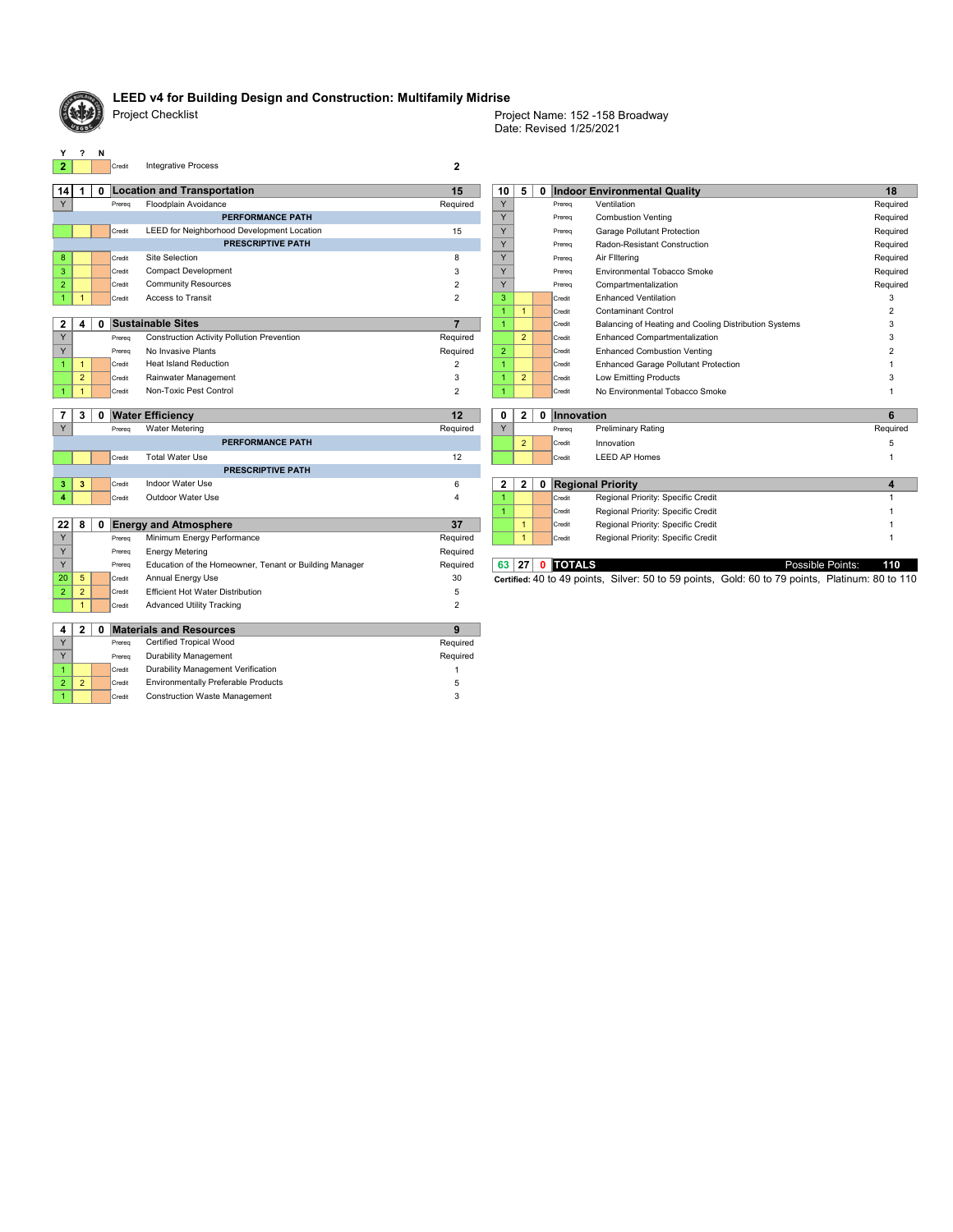### **Net Zero Ready Application Narrative**

The project is pursuing Passive House Certification through the Passive House Institute US (PHIUS). To the extent feasible, the project will aim for the PHIUS+ Core standard, which includes all of the PHIUS+ 2018 space conditioning targets, with a Net Source Energy target set at 5,500 kWh/person-yr. The nonresidential ground floor portion of the building is proposed to be excluded from the Passive House Certification boundary. Jeff Geisinger will serve as the lead Certified Passive House Consultant (CPHC) for the project and will be an integral member of the team's sustainable design approach. Below is a description of how the project plans to incorporate the five Passive House design principles and how it will meet the commitment for no on-site combustion for HVAC and cooking equipment.

#### **Continuous Insulation**

The project will utilize continuous exterior insulation throughout the thermal envelope. While the exact make-up is under development, the team will consider two to three inches of continuous mineral wool outboard of the sheathing for the walls. The stud cavity will be filled with either dense-pack cellulose or blown-in fiberglass insulation. A critical component of the continuous insulation strategy will be the elimination of thermal bridging wherever feasible. For example, the project will evaluate thermally broken façade attachment clips such as the Knightwall MFI system and Cascadia Clip system to minimize heat loss. Insulation will be continuous at all transitions such as at parapets and soffits. This approach will keep heating loads to a minimum, and it will contribute to thermal comfort and durability of the building envelope.

#### **Optimized Windows + Solar Gains**

Careful window design will be a key feature of the building's Passive House approach. The project has a relatively low Window-to-Wall Ratio which will help control heat loss and gain. The windows will be high-performance triple-glazed, uPVC framed units with argon fill and low-e coatings, which will ensure low U-values compliant with the Passive House energy model. For the operable windows, the team will evaluate tilt/turn windows for their superior airtightness. The solar heat gain coefficient (SHGC) of the glazing will be carefully tuned to prevent overheating while maintaining some beneficial wintertime gains through the south-facing windows. Further, the team is currently studying cost-effective and aesthetically appropriate solar shading devices on south and west facing windows, to cut off higher altitude summer sun while allowing for passive gain in the colder months.

#### **Airtight Construction**

The project will pursue the Passive House airtightness target of 0.06 cfm50/sf-envelope. Successful air tightness begins with smart space and systems planning; the project will minimize penetrations in the airtight envelope through its utilization of all-electric (non-venting) heating systems and ventless dryers. Further, the project is studying centralized ventilation which will also greatly minimize the number of holes in the building façade. Next, the building envelope will feature a robust air barrier system. The team is evaluating a self-adhered, vapor open air and weather barrier system with integral tapes, which will allow for durable sealing at transitions such as windows, wall jogs, parapets, and soffits. Tilt/turn windows and air-sealed exterior doors will also enhance the airtightness of the building. Further, the

# utile

Architecture & Planning 1 115 Kingston St., Boston, MA 02111 (617) 423-7200, utiledesign.com